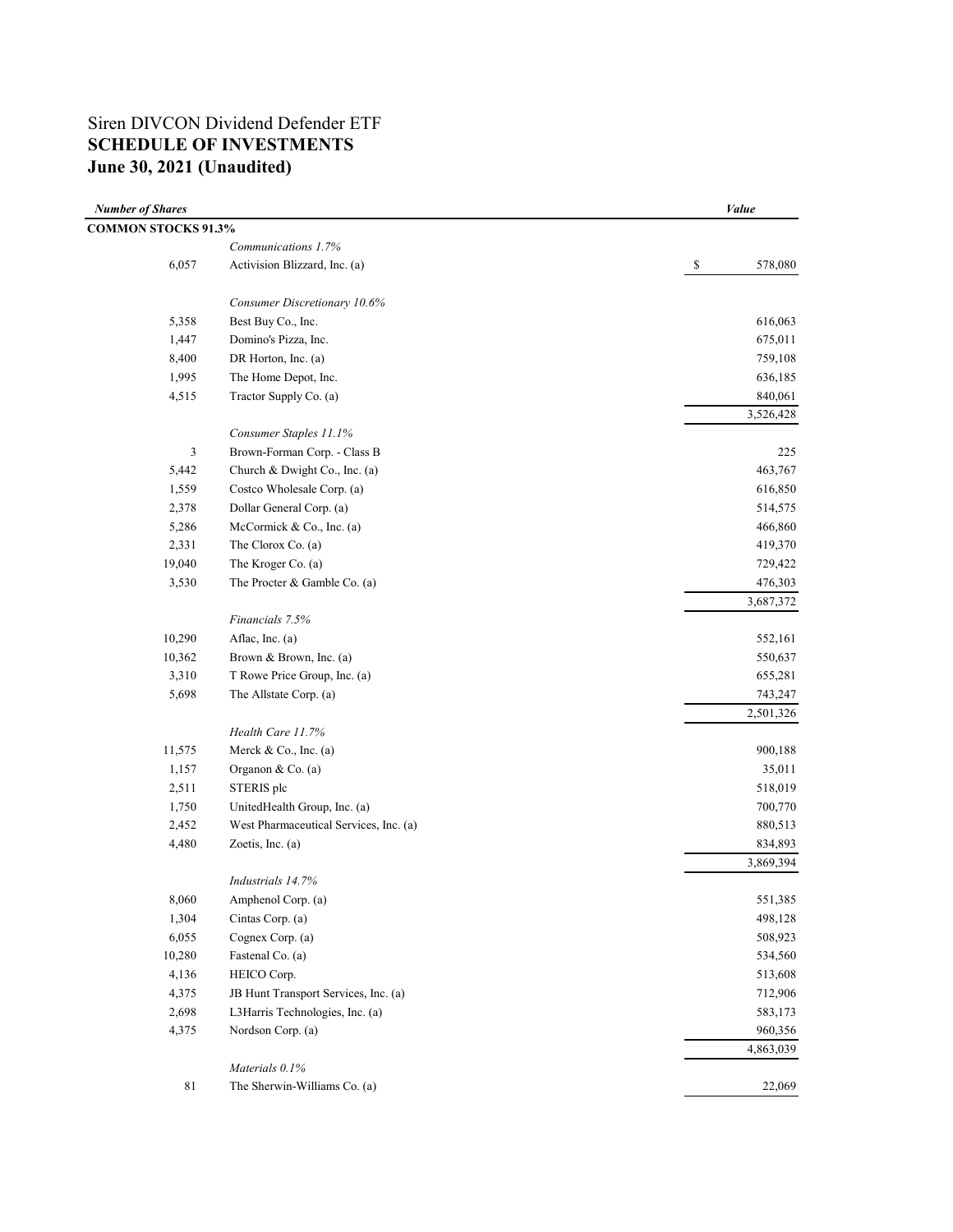# Siren DIVCON Dividend Defender ETF **SCHEDULE OF INVESTMENTS June 30, 2021 (Unaudited) (Continued)**

| <b>Number of Shares</b>        |                                                        | Value       |
|--------------------------------|--------------------------------------------------------|-------------|
|                                | Technology 33.9%                                       |             |
| 3,888                          | Apple, Inc. (a)                                        | 532,500     |
| 6,553                          | Booz Allen Hamilton Holding Corp. (a)                  | 558,185     |
| 1,471                          | FactSet Research Systems, Inc. (a)                     | 493,682     |
| 11,580                         | Intel Corp. (a)                                        | 650,101     |
| 1,416                          | Intuit, Inc. (a)                                       | 694,081     |
| 3,815                          | Jack Henry & Associates, Inc. (a)                      | 623,791     |
| 2,030                          | KLA Corp. (a)                                          | 658,146     |
| 1,299                          | Lam Research Corp. (a)                                 | 845,259     |
| 1,157                          | MarketAxess Holdings, Inc. (a)                         | 536,374     |
| 2,710                          | Microsoft Corp. (a)                                    | 734,139     |
| 2,089                          | Moody's Corp.(a)                                       | 756,991     |
| 1,080                          | MSCI, Inc. (a)                                         | 575,726     |
| 1,073                          | NVIDIA Corp. (a)                                       | 858,507     |
| 1,995                          | S&P Global, Inc. (a)                                   | 818,848     |
| 3,497                          | Skyworks Solutions, Inc. (a)                           | 670,550     |
| 4,025                          | Teradyne, Inc. (a)                                     | 539,189     |
| 3,607                          | Texas Instruments, Inc. (a)                            | 693,626     |
|                                |                                                        | 11,239,695  |
|                                | <b>Total Common Stocks</b>                             |             |
|                                | (Cost \$26,399,108)                                    | 30,287,403  |
| <b>MONEY MARKET FUNDS 6.0%</b> |                                                        |             |
| 1,978,547                      | First American Government Obligations Fund, 0.026% (b) | 1,978,547   |
|                                | <b>Total Money Market Funds</b>                        |             |
|                                | (Cost \$1,978,547)                                     | 1,978,547   |
|                                | <b>Total Investments Before Securities Sold Short</b>  |             |
|                                | (Cost \$28,377,655)                                    | 32,265,950  |
| <b>SECURITIES SOLD SHORT</b>   |                                                        |             |
| <b>COMMON STOCKS (31.6)%</b>   |                                                        |             |
|                                | Consumer Discretionary (1.9)%                          |             |
| (4,307)                        | Darden Restaurants, Inc.                               | (628, 779)  |
|                                | Consumer Staples (1.8)%                                |             |
| (14, 335)                      | The Kraft Heinz Co.                                    | (584, 581)  |
|                                |                                                        |             |
|                                | Energy (15.0)%                                         |             |
| (17,967)                       | Baker Hughes Co.                                       | (410,905)   |
| (8,610)                        | ConocoPhillips                                         | (524, 349)  |
| (26,062)                       | Halliburton Co.                                        | (602, 554)  |
| (9,107)                        | Hess Corp.                                             | (795, 223)  |
| (26, 199)                      | Kinder Morgan, Inc.                                    | (477,608)   |
| (33,079)                       | Occidental Petroleum Corp.                             | (1,034,380) |
| (21, 141)                      | Schlumberger NV                                        | (676, 724)  |
| (17,011)                       | The Williams Companies, Inc.                           | (451, 642)  |
|                                |                                                        | (4,973,385) |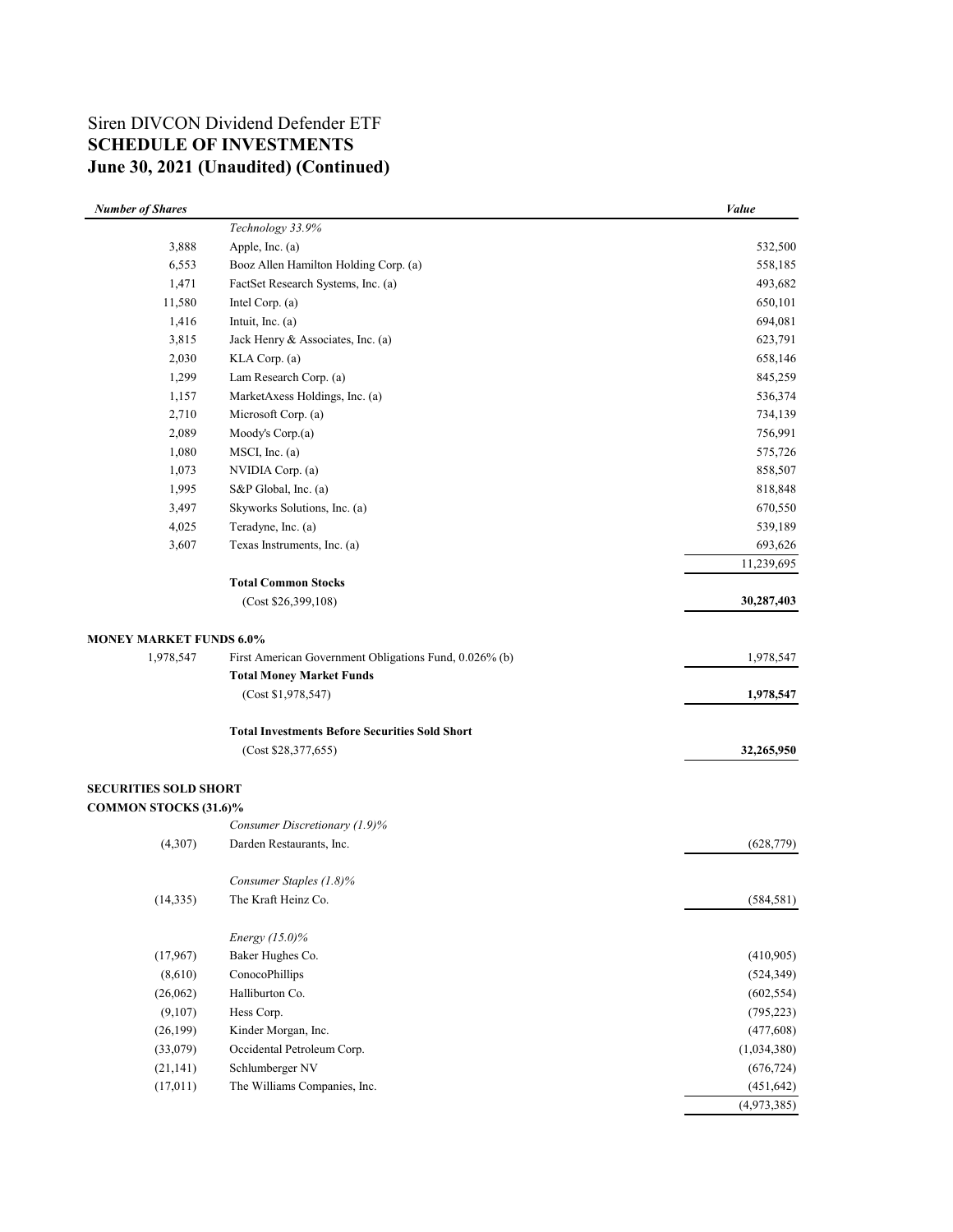## **June 30, 2021 (Unaudited) (Continued)** Siren DIVCON Dividend Defender ETF **SCHEDULE OF INVESTMENTS**

| <b>Number of Shares</b> |                                             | Value            |
|-------------------------|---------------------------------------------|------------------|
|                         | Financials (4.4)%                           |                  |
| (4,517)                 | Capital One Financial Corp.                 | (698, 734)       |
| (16, 575)               | Wells Fargo & Co.                           | (750, 682)       |
|                         |                                             | (1,449,416)      |
|                         | Industrials (2.4)%                          |                  |
| (58, 436)               | General Electric Co.                        | (786, 549)       |
|                         | Information $(1.8)\%$                       |                  |
| (45,019)                | Lumen Technologies, Inc.                    | (611, 808)       |
|                         | Materials $(1.8)$ %                         |                  |
| (11,480)                | Westrock Co.                                | (610, 966)       |
|                         | Utilities $(2.5)\%$                         |                  |
| (19, 181)               | CenterPoint Energy, Inc.                    | (470,318)        |
| (5,079)                 | Dominion Energy, Inc.                       | (373, 662)       |
|                         |                                             | (843,980)        |
|                         | <b>Total Securities Sold Short</b>          |                  |
|                         | [(Proceeds $$(8,507,958)]$ ]                | (10, 489, 464)   |
|                         | Total Investments 65.7%                     |                  |
|                         | (Cost \$19,869,697)                         | 21,776,486       |
|                         | Other Assets in Excess of Liabilities 34.3% | 11,386,530       |
|                         | TOTAL NET ASSETS 100.0%                     | 33,163,016<br>\$ |

(a) Substantially all the securities, or a portion thereof, have been pledged as collateral for open short positions by the Fund. The aggregate market value of the collateral at June 30, 2021 was \$38,125,471, which includes cash in the amount of \$10,797,179.

(b) 7-day net yield at June 30, 2021.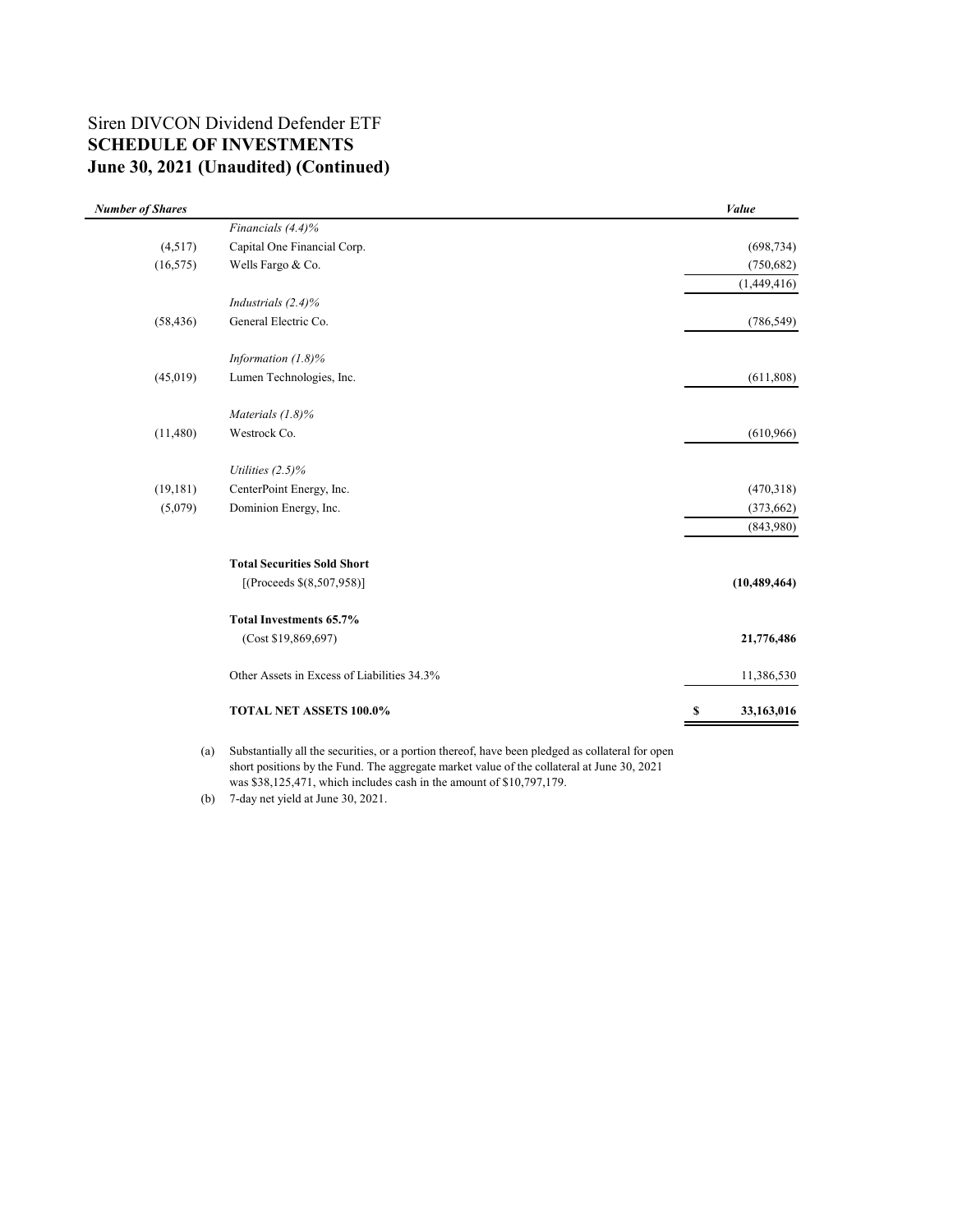#### **Siren ETF Trust – Notes to Quarterly Schedules of Investments** June 30, 2021 (Unaudited)

### **Investment Valuation**

The net asset value ("NAV") per share of the Fund is calculated each business day as of the close of regular trading on the New York Stock Exchange ("NYSE"), generally 4:00 p.m., Eastern Time. The NAV per share of the Fund is calculated by dividing the sum of the value of the securities held by the Fund, plus cash and other assets, minus all liabilities (including estimated accrued expenses) by the total number of shares outstanding for the Fund, rounded to the nearest cent. The Fund's shares will not be priced on the days on which the NYSE is closed for trading. The offering and redemption price per share for the Fund is equal to the NAV per share.

Securities held by the Fund are valued at market quotations when reliable market quotations are readily available. Exchange traded securities and instruments (including equity securities, depositary receipts and ETFs) are generally valued at the last reported sale price on the principal exchange on which such securities are traded (at the NASDAQ Official Closing Price for NASDAQ listed securities), as of the close of regular trading on the NYSE on the day the securities are being valued or, if there are no sales, at the mean of the most recent bid and asked prices. Over-the-counter ("OTC") securities and instruments not traded on an exchange are generally valued at the last traded price. In the absence of a recorded transaction sale price or if the last sale price is unavailable, OTC securities are valued at the mean between last bid and ask, as quoted. If an ask price for an OTC security is unavailable, the last bid price is used. Such valuations would typically be categorized as Level 1 or Level 2 in the fair value hierarchy described below.

When reliable market quotations are not readily available, securities are priced at their fair value in accordance with the Trust's valuation procedures, which were approved by the Trustees. The Fund may use fair value pricing in a variety of circumstances, including but not limited to, situations when the value of a Fund's security has been materially affected by events occurring after the close of the market on which such security is principally traded (such as a corporate action or other news that may materially affect the price of such security) or trading in such security has been suspended or halted. Such valuations would typically be categorized as Level 2 or Level 3 in the fair value hierarchy described below. Fair value pricing involves subjective judgments and it is possible that a fair value determination for a security is materially different than the value that could be realized upon the sale of such security. In addition, fair value pricing could result in a difference between the prices used to calculate a Fund's NAV and the prices used by the Fund's target Index. This may adversely affect a Fund's ability to track its Target Index.

The Fund discloses the fair market value of its investments in a hierarchy that distinguishes between: (1) market participant assumptions developed based on market data obtained from sources independent of the Fund (observable inputs) and (2) the Fund's own assumptions about market participant assumptions developed based on the best information available under the circumstances (unobservable inputs). The three levels defined by the hierarchy are as follows:

• Level 1 — Quoted prices in active markets for identical assets.

• Level 2 — Other significant observable inputs (including quoted prices for similar securities, interest rates, prepayment speeds, credit risk, etc.).

• Level 3 — Significant unobservable inputs (including the Fund's own assumptions in determining the fair value of investments). The inputs or methodology used for valuing securities are not necessarily an indication of the risk associated with investing in those securities.

The following is a summary of the inputs used to value the Siren DIVCON Dividend Defender ETF's investments as of June 30, 2021: